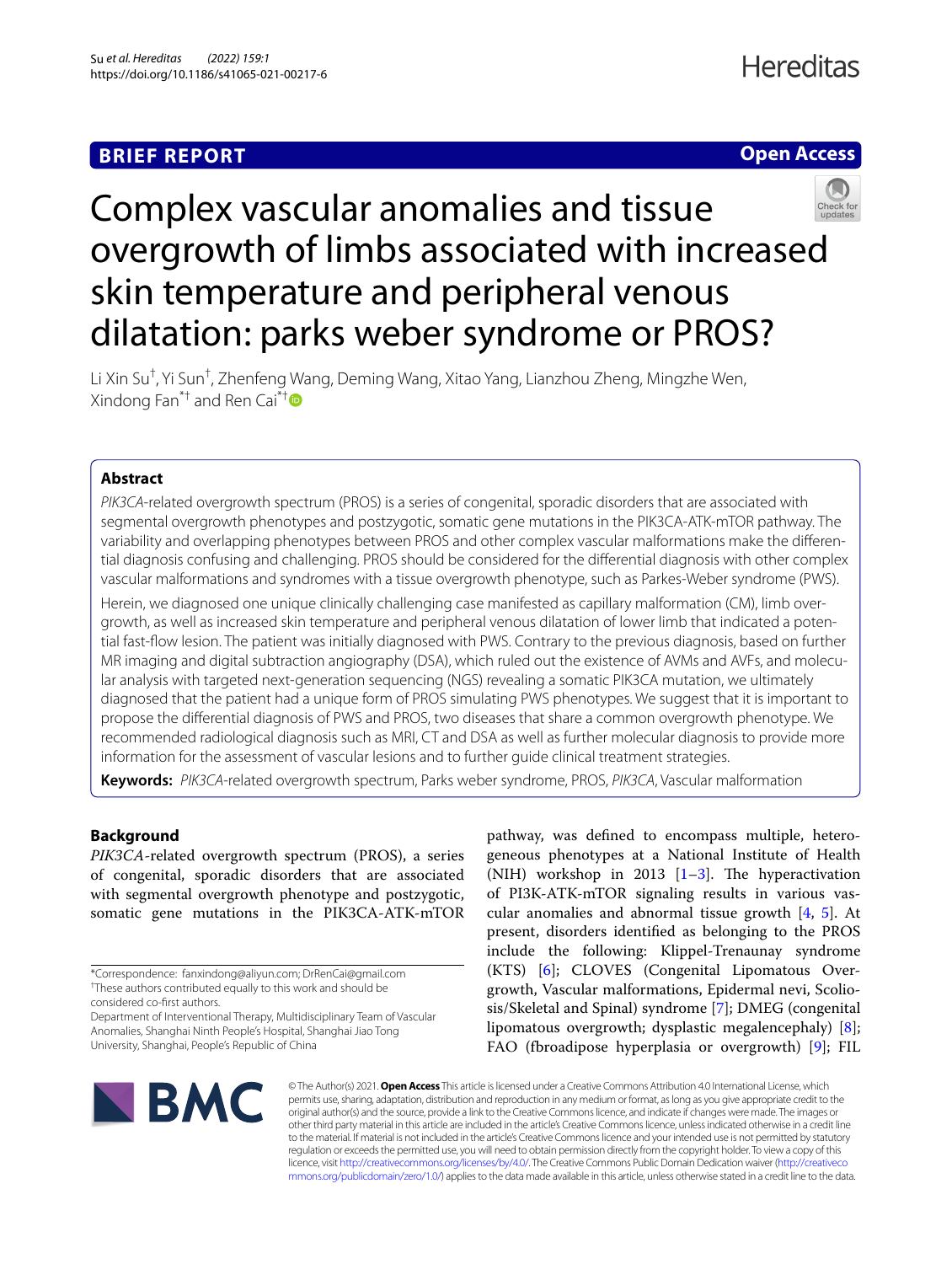(fbroadipose infltrating lipomatosis/facial infltrative lipomatosis) [\[10](#page-4-2)]; HHML (hemihyperplasia multiple lipomatosis) [\[11](#page-4-3)]; and MCAP/M-CM (Megalencephaly Cap-illary Malformation-Polymicrogyria Syndrome) [\[12\]](#page-4-4). The variability and overlapping phenotypes between PROS and other complex vascular malformations make the diferential diagnosis confusing and challenging [\[4](#page-3-2), [13](#page-4-5)]. For example, Parkes-Weber syndrome (PWS), another type of complex vascular malformation characterized by capillary malformation and segmental limb overgrowth, strongly overlaps with KTS, difused capillary malformation with overgrowth (DCMO) and CLOVES syndrome  $[14, 15]$  $[14, 15]$  $[14, 15]$  $[14, 15]$  $[14, 15]$ . The identification of arteriovenous malformations (AVMs) or arteriovenous fstulas (AVFs) in PWS patients contributes to the diferential diagnosis of KTS and CLOVES syndrome [\[16](#page-4-8)]. Moreover, *RASA1* mutations have been shown to underlie PWS, and genetic study can be essential for diferential diagnosis with other vascular overgrowth entities [[17](#page-4-9)].

In this study, we diagnosed a unique PROS characterized by very subtle phenotypes masquerading as PWS. The patient was initially considered to have PWS because of the bilaterally segmentally distributed capillary malformation (CM) on both the lower and upper limbs, chest and back, the hypertrophic lower limbs associated with longitudinal growth, and the increased skin temperature and peripheral venous dilatation of his lower limbs, suggesting a potential fast-fow lesion. Contrary to the previous diagnosis, based on further MR imaging and DSA ruling out the existence of AVMs and AVFs, and molecular analysis with targeted next-generation sequencing (NGS) revealing a somatic *PIK3CA* mutation, we ultimately diagnosed that the patient had a unique form of PROS mimicking PWS phenotypes. Our case contributes to delineating novel clinical features (increased skin temperature and peripheral venous dilatation) that could be identifed in association with PROS.

We suggest that in some cases, the diagnosis based on clinical symptoms and signs is restricted. It is important to propose the diferential diagnosis of PWS and PROS, two diseases that share a common overgrowth phenotype. We recommended radiological diagnosis such as MRI, CT and DSA as well as further molecular diagnosis to provide more information for the assessment of vascular lesions and to further guide clinical treatment strategies.

#### **Case presentation**

A 23-year-old male patient visited our vascular anomaly clinic and presented with extensive, bilaterally and segmentally distributed CM on both the lower and upper limbs, chest and back. Bilateral hypertrophy associated with longitudinal growth of the lower extremities presented since birth and became progressively signifcant with age. Further physical examination revealed peripheral venous dilatation of the lesions on both sides of his lower extremities, and the skin temperature at the lesion was signifcantly higher (2°C) than that in the adjacent normal skin (Fig. [1a](#page-2-0), b). No obvious neurological abnormalities or dysmorphic features were found during physical examination. According to the patient, family history was unremarkable. Based on clinical symptoms and signs, we suspected that the venous dilatation and increased skin temperature in both lower extremities were secondary manifestations of the epherent hyperflow from the potential high-flow lesions, and diagnosed the patient as Parkes-Weber syndrome. Considering that the potential fast-fow lesions can be damaging, we performed MR imaging to promote further diagnosis and to assess the extent of soft tissue and muscle involvement. MR imaging showed difuse tissue hypertrophy and multiple venous dilations of soft tissue and muscle of bilateral lower limbs. No obvious arteriovenous fstula were identifed on MR imaging (Fig. [1c](#page-2-0), d). Intraarterial digital subtraction angiography (IADSA) showed no obvious AVM/ AVF (Fig. [1](#page-2-0)e). Intravenous DSA (IVDSA) showed venous dilation of the soft tissue and muscle (Fig. [1](#page-2-0)f).

Minimally invasive biopsies were performed under local anesthesia for further molecular diagnosis. Tissue specimens of the CM lesion and peripheral blood specimens were collected and preserved for DNA extraction and NGS. We designed the targeted NGS gene panel based on the ISSVA classifcation [[18\]](#page-4-10).

The genetic results revealed a somatic mutation in *PIK3CA* (p.Cys378Arg; c.1132T>C). Integrative Genomics Viewer (IGV) visualization of NGS data for the tissue sample with somatic mutation in *PIK3CA* (p.Cys378Arg;  $c.1132T>C$  $c.1132T>C$  $c.1132T>C$ ) is present in Fig. 1g. Sanger sequence of NGS analysis showed a mutation frequency of 43.63% in *PIK3CA* in the patient's tissue sample (Fig. [1](#page-2-0)h). Based on the physical examination showing overgrowth and increased skin temperature of lower limbs, the elimination of AVM or AVF by MRI and DSA, and molecular analysis that revealed somatic *PIK3CA* mutation, the patient was eventually diagnosed to have a unique form of PROS characterized by atypical phenotypes strongly overlapping Parkes-Weber syndrome.

## **Discussion**

Vascular malformations, according to literature, are considered to result from abnormal signaling processes during embryonic development, leading to varying degrees of diferentiation vascular plexus cells [[19](#page-4-11)]. In the last two decades, causative gene mutations of a variety of vascular anomalies have been identifed, and the origin of the pathophysiological pathways of most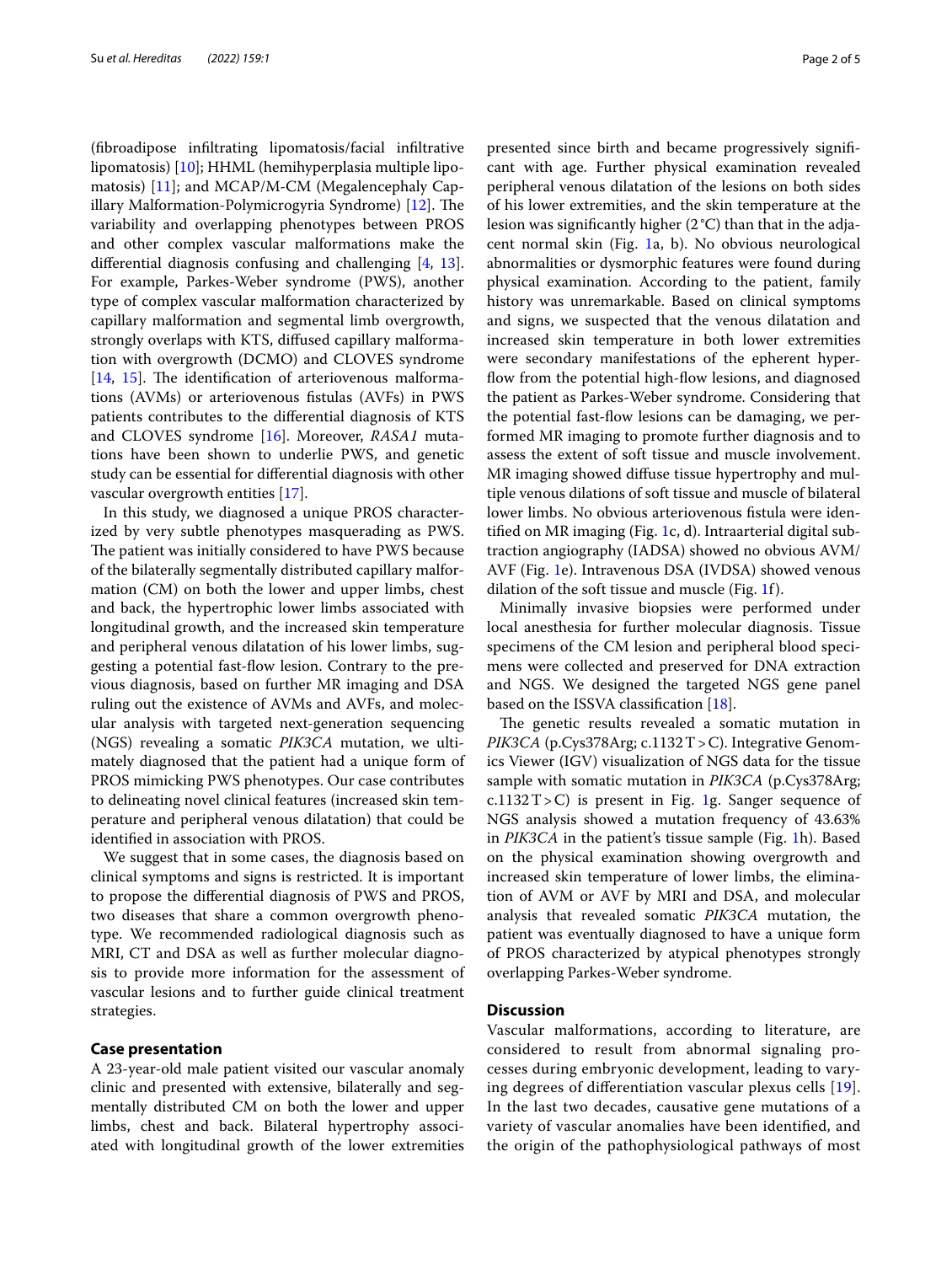

<span id="page-2-0"></span>malformation types has begun to be elucidated  $[20]$  $[20]$  $[20]$ . The PI3K signaling pathway exerts a enormous function on regulating cell growth, proliferation, diferentiation and angiogenesis. Somatic activating gene mutations in the PIK3CA/AKT/mTOR signaling pathway result in various vascular malformations and heterogeneous clinical manifestations associated with tissue overgrowth**1–3**. According to the classifcation of vascular anomalies proposed by the International Society for the Study of Vascular Anomalies (ISSVA) [\[18](#page-4-10)], several vascular malformations are known to characterized by bone, muscle, and soft tissue overgrowth, with or without nervous system involvement, including Klippel-Trenaunay syndrome (KTS; capillary malformation, venous malformation and lymphatic malformation, and limb overgrowth involving soft tissue hypertrophy and bony abnormalities); megalencephaly capillary malformation (MCAP; vascular abnormalities, hemihyperplasia and brain malformations); CLOVES syndrome (congenital lipomatous overgrowth, vascular malformations, epidermal nevus, spinal/skeletal anomalies/scoliosis syndrome); CLAPO syndrome (capillary malformation of lower lip; lymphatic malformation in the head and neck and partial/generalized overgrowth). With the recognition of gene mutations in the PIK3CA-ATK-mTOR pathway in these complex vascular and overgrowth disorders, the specifc term PIK3CA-related overgrowth spectrum

(PROS) was proposed to describe these disorders with heterogeneous but overlapping phenotypic features.

Identifcation of overlapping characteristics including vascular anomalies and overgrowth in syndromes with other specifc genetic mutations can be challenging, and PROS can be misdiagnosed. Proteus syndrome is a complex systematic disorder with an *AKT1*-activating mutation that comprise with asymmetric tissue overgrowth involving almost the entire body and skin manifestations such as cerebriform connective tissue nevi and epidermal nevi [\[21](#page-4-13)]. Parkes-Weber syndrome is congenital combined vascular anomalies consisting of CM, AVM and overgrowth of extremities  $[16]$ . The identifcation of AVM presents diferential diagnosis criteria for PWS and KTS. Another overgrowth syndrome, difuse capillary malformation with overgrowth (DCMO), characterized as reticulate CM contiguously involving multiple anatomic regions with proportionate overgrowth, is similar to KTS and PWS and in the early stage, when the detection of deep vascular lesions such as VMs, LMs, or VMs was challenging, which also hinders early clinical diagnosis. Thence, diagnosis is currently moving from a clinical-histological to a genetic framework, which recognizes that DCMO is caused by somatic *GNA11* mutation, PWS harbors *RASA1* mutations, while KTS is caused by somatic *PIK3CA* and *TEK* mutation [\[17](#page-4-9)].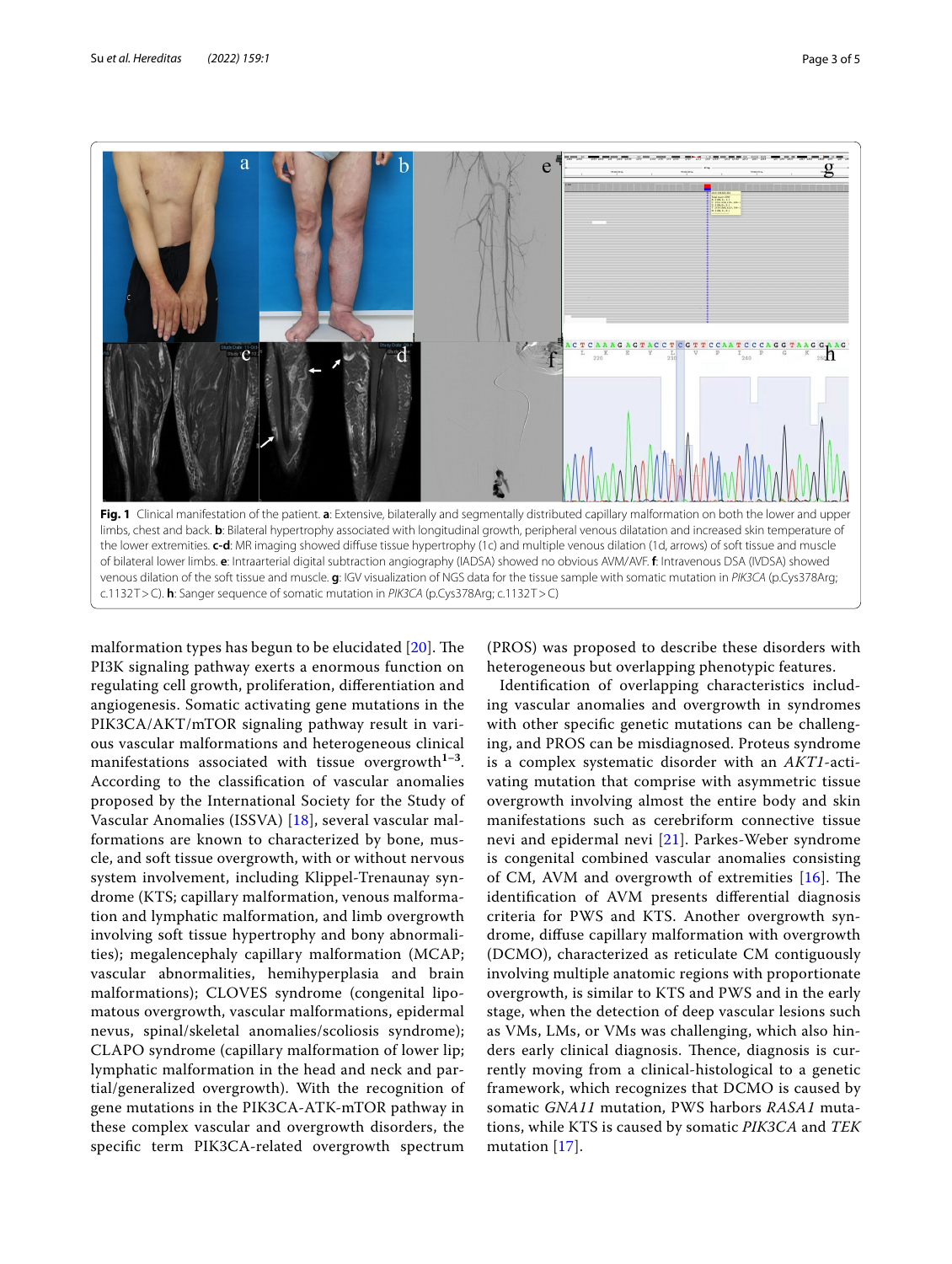According to the congenital clinical manifestations of the patient described in this case, including bilateral tissue hypertrophy and overgrowth of lower limbs, extensive capillary malformations on both lower and upper limbs, chest and back, signifcantly increased skin temperature of lesions in both lower limbs than that found in the adjacent normal skin and peripheral venous dilatation suggesting potential fast-fow lesions. Tus, the patient was initially diagnosed with Parkes-Weber syndrome. Subsequent MRI and DSA ruled out the presence of low-flow vascular lesions (venous and lymphatic malformation) or fast-fow malformations (AVM and AVF). A genetic study showed a somatic *PIK3CA* (p.Cys378Arg;  $c.1132T>C$ ) mutation. Other vascular diseases associated with *PIK3CA* mutation such as KTS and CLOVES were excluded due to lack of clinical phenotypes including low-low vascular lesions, congenital lipomatous overgrowth, and epidermal nevus. We diagnosed the patient with a unique PROS masquerading as PWS phenotypes. We hypothesized that the increased skin temperature was caused by chronic phlebitis secondary to venous insufficiency and could be easily overlooked and misdiagnosed as manifestation secondary to fast-fow vascular lesions in this patient.

Detailed medical history and physical examination, imaging (ultrasound, MRI, angiography) to identify the characteristics of the vascular lesion, and possible skin biopsy as well as molecular diagnosis can be helpful in establishing a detailed "clinical-pathological-molecular" diagnosis for complex vascular anomalies associated with tissue overgrowth. Chemotherapy, such as sirolimus and alpelisib, inhibitors of the PI3K/AKT/mTOR pathway  $[22-24]$  $[22-24]$  $[22-24]$ , has proven effective and safe in a variety of *PIK3CA*-related vascular anomalies, such as venous/lymphatic malformations (VM/LM) and PROS, by ofsetting the progression of the malformations [[25](#page-4-16), [26\]](#page-4-17).

## **Conclusion**

Herein, we report one unique clinically challenging case with bilaterally segmentally distributed CM on both the lower and upper limbs, chest and back, and hypertrophic lower limbs associated with longitudinal growth. Initially, the patient was thought to have PWS because of the increased skin temperature and peripheral venous dilatation of his lower limbs; however, we diagnosed the patient as PROS later based on molecular analysis with a somatic *PIK3CA* (p.Cys378Arg; c.1132T>C) mutation. We found that PROS can present with clinical phenotypes similar to PWS, which may lead to misdiagnosis. Further imaging diagnosis and molecular diagnosis can be valuable to propose a diferential diagnosis between PROS and PWS, to fully understand the condition and to assess the potential risks, complications and prognosis of the disease. Molecular targeted therapies such as sirolimus and alpelisib, targeted inhibitors of mTOR and PI3K, respectively, will be viable treatment options for these conditions in the early stages of development.

#### **Abbreviations**

PROS: *PIK3CA*-Related Overgrowth Syndrome; PWS: Parks-Weber syndrome; NIH: National Institute of Health; AVMs: Arteriovenous malformations; AVFs: Arteriovenous fstulas; DSA: Digital subtraction angiography; KTS: Klippel-Trenaunay syndrome; CT: Computed tomographic; DSA: Digital subtraction angiography; NGS: Targeted next-generation sequencing.

#### **Acknowledgements**

We would like to show our deepest gratitude to the patient for sharing their clinical information.

#### **Authors' contributions**

Conception and design of study:, Yi Sun, Xindong Fan. Acquisition of data: Lixin Su, Ren Cai. Analysis of data: Zhenfeng Wang, Deming Wang, Xitao Yang, Lianzhou Zheng, Mingzhe Wen. The author(s) read and approved the fnal manuscript.

#### **Funding**

This work was fnancially sponsored by the Health Clinical Research Project of Shanghai Municipal Health Commission (No. 202040328).

#### **Availability of data and materials**

All supporting data of this article are included in the submitted manuscript.

#### **Declarations**

#### **Ethics approval and consent to participate**

The patient give written informed consent before participation.

#### **Consent for publication**

The patient give written informed consent for publication.

#### **Competing interests**

No competing interests.

Received: 25 October 2021 Accepted: 9 December 2021 Published online: 04 January 2022

#### **References**

- <span id="page-3-0"></span>Keppler-Noreuil KM, Rios JJ, Parker VE, et al. PIK3CA-related overgrowth spectrum (PROS): diagnostic and testing eligibility criteria, diferential diagnosis, and evaluation. Am J Med Genet A. 2015;167(2):287–95.
- 2. Keppler-Noreuil KM, Sapp JC, Lindhurst MJ, et al. Clinical delineation and natural history of the PIK3CA-related overgrowth spectrum. Am J Med Genet A. 2014;164(7):1713–33.
- <span id="page-3-1"></span>3. Kuentz P, St-Onge J, Duffourd Y, et al. Molecular diagnosis of PIK3CArelated overgrowth spectrum (PROS) in 162 patients and recommendations for genetic testing. Gen Med. 2017;19(9):989–97.
- <span id="page-3-2"></span>4. Canaud G, Hammill AM, Adams D, Vikkula M, Keppler-Noreuil KM. A review of mechanisms of disease across PIK3CA-related disorders with vascular manifestations. Orphanet J Rare Dis. 2021;16(1):1–10.
- <span id="page-3-3"></span>5. Bertino F, Braithwaite KA, Hawkins CM, et al. Congenital limb overgrowth syndromes associated with vascular anomalies. Radiographics. 2019;39(2):491–515.
- <span id="page-3-4"></span>6. Vahidnezhad H, Youssefan L, Uitto J. Klippel–Trenaunay syndrome belongs to the PIK3CA-related overgrowth spectrum (PROS). Exp Dermatol. 2016;25(1):17–9.
- <span id="page-3-5"></span>7. Martinez-Lopez A, Blasco-Morente G, Perez-Lopez I, et al. CLOVES syndrome: review of a PIK3CA-related overgrowth spectrum (PROS). Clin Genet. 2017;91(1):14–21.